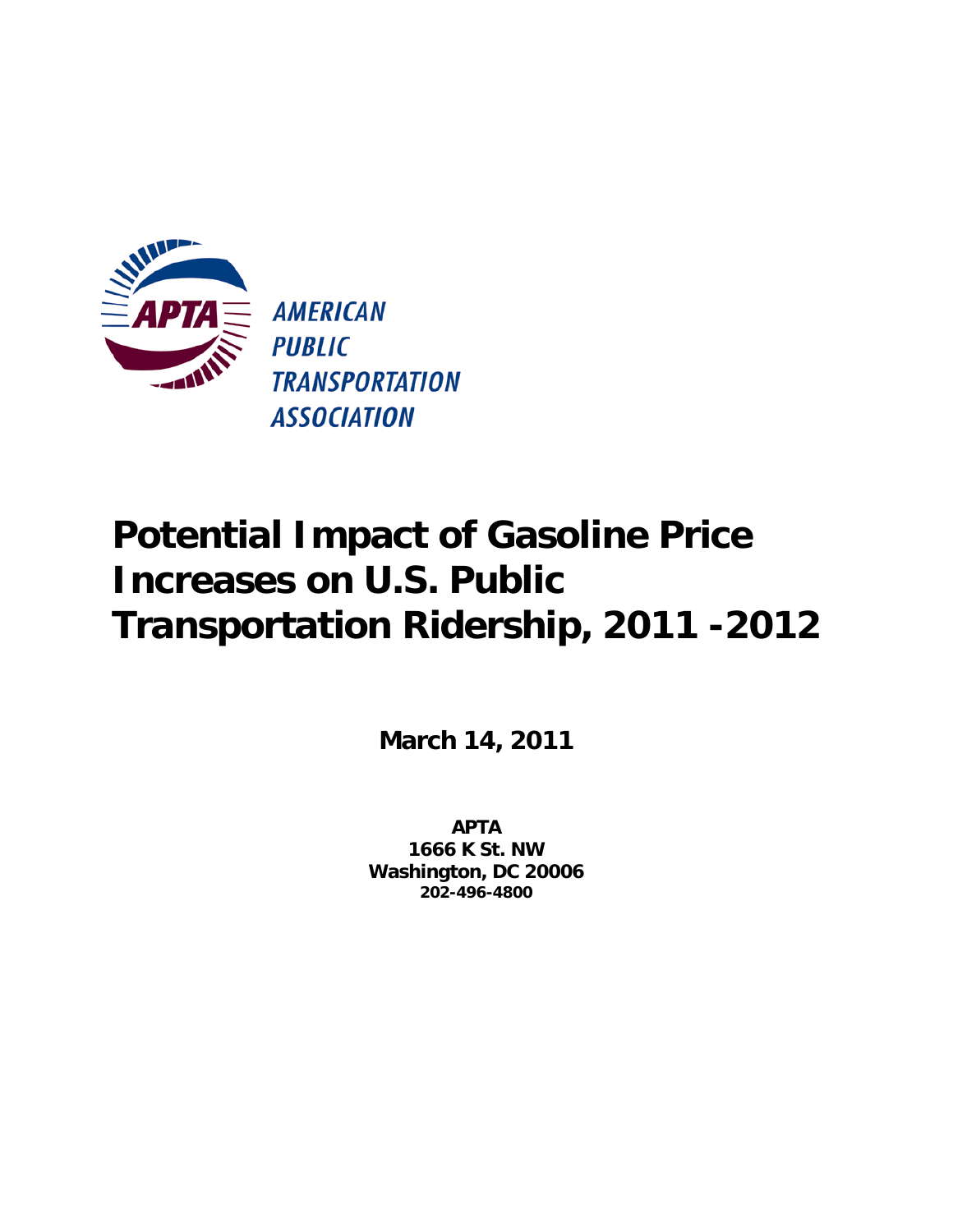# **POTENTIAL IMPACT OF GASOLINE PRICE INCREASES ON U.S. PUBLIC TRANSPORTATION RIDERSHIP, 2011 – 2012**

# **Executive Summary**

**Experience over the past decade, backed by several notable research studies, shows that price increases in gasoline cause related increases in public transportation ridership. Based on that information, this report provides a model that projects future increases in public transit ridership that will accompany rising gasoline prices.** 

**The analysis reveals if regular gas prices reach \$4 a gallon across the nation, as many experts have forecasted, an additional 670 million passenger trips could be expected, resulting in more than 10.8 billion trips per year. If pump prices jump to \$5 a gallon, the report predicts an additional 1.5 billion passenger trips can be expected, resulting in more than 11.6 billion trips per year. And if prices were to soar to \$6 a gallon, expectations go as high as an additional 2.7 billion passenger trips, resulting in more than 12.9 billion trips per year.** 

**Transit systems across America are working hard to address immediate capacity issues which would result. During the 2007 and 2008 gas price spike, 85 percent of transit agencies reported experiencing capacity constraints on parts of their systems. Over one-half of systems operated service crowded beyond their local service standards. This was despite 48 percent of agencies adding service. Thirty-nine percent reported that overcrowded conditions were such that they were turning away passengers.** 

**With most states, municipalities and transit systems short of funds due to the recent economic recession, the Congress must act to fund public transportation investment needs: First in the FY 2011 final appropriations bills and second by enacting a well-funded, six year, multimodal surface transportation law such as has been proposed by President Obama in his FY 2012 budget.**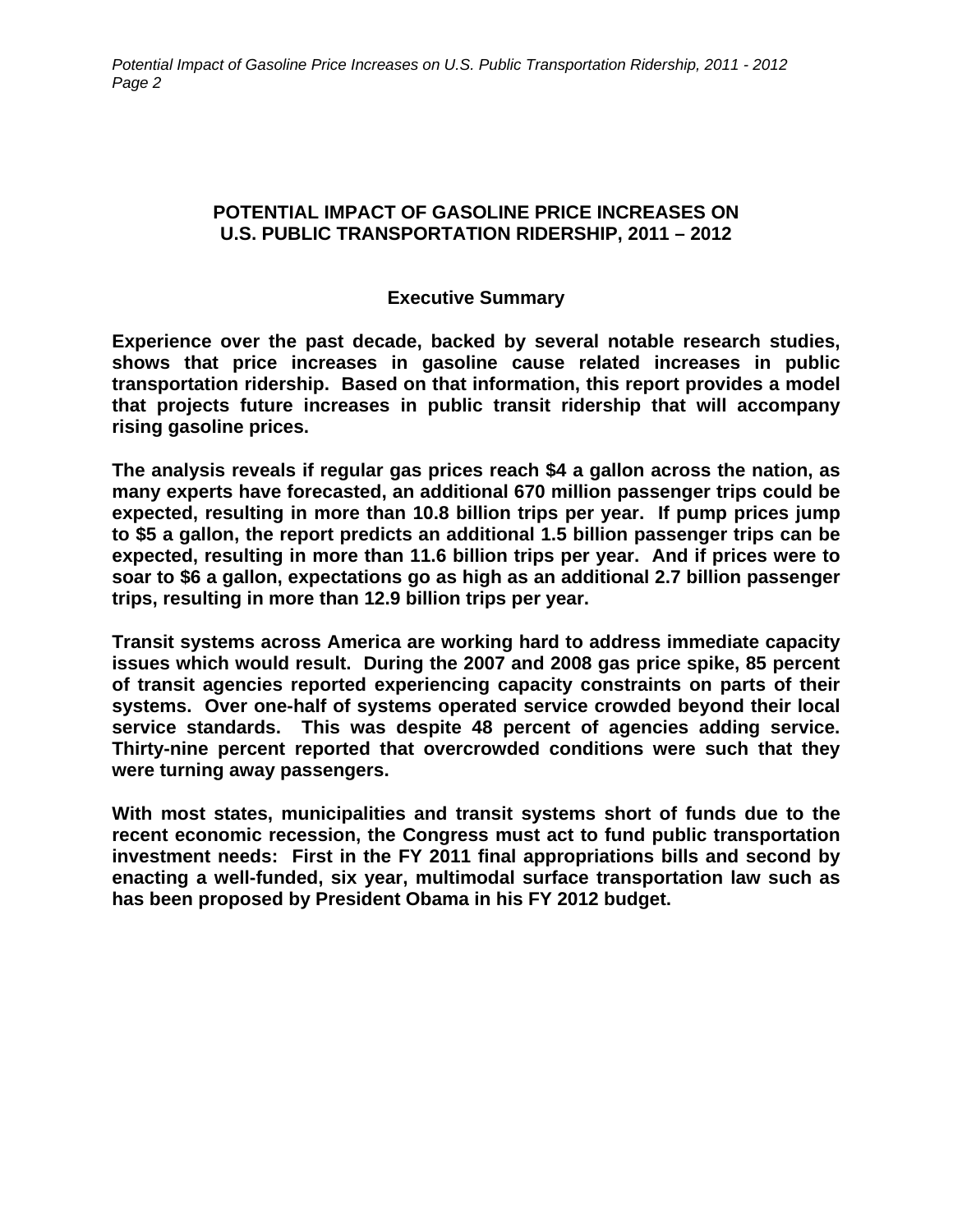### POTENTIAL IMPACT OF GASOLINE PRICE INCREASES ON U.S. PUBLIC TRANSPORTATION RIDERSHIP, 2011 – 2012

#### **Introduction: \$4 or Higher Prices at the Pump Predicted for This Year**

This paper analyzes the anticipated demand for additional transit service that will coincide with the current rise in gasoline prices. The paper will report to the need for additional transit capacity to address those needs.

An actual increase in retail motor gasoline prices in early 2011 supports recent predictions of large gasoline price increases during 2011 and 2012. A prediction of a large growth in gasoline price was made by John Hofmeister, former president of the Shell Oil Company and current head of Citizens for Affordable Energy. Hofmeister expects a retail price per gallon for gasoline of over \$5 by 20[1](#page-8-0)2.<sup>1</sup> Oil billionaire T. Boone Pickens also expects an increase in the price of crude oil to result in the retail price of gasoline breaking the \$4 per gallon mark this year. Although he did not expect gasoline to exceed \$5 per gallon in the next two years, he did find such an increase to be possible.<sup>[2](#page-8-1)</sup> Both of these predictions were made before revolutionary activities in Libya began.

Gasoline prices during the first two months of 2011 have risen quickly. The Energy Information Administration reported the average price per gallon for regular grade gasoline on December 27, 2010 to be \$3.052. By March 7, 2011, the per gallon price of regular grade gasoline had risen to \$3.520. This is the highest reported price for regular gasoline except during the price spike of 2008 when the cost of regular gasoline reached an all time high of \$4.114 per gallon on July 7, 2008. During the price spike of 2008, the per gallon price of regular gasoline exceeded \$3.520 for a period of 23 weeks from late-April to late-September.<sup>[3](#page-8-1)</sup>

## **Does Gasoline Price Change Affect Driving?**

Years ago, in the era of low-priced gasoline, the price elasticity of gasoline had been believed to be at or near zero. $4$  A change in the price of gasoline was not expected to change the amount of gasoline that a driver would purchase. Recent research has found this not to be the case and has shown that increases in the price of gasoline result in decreased driving.

Researchers at the University of California at Davis found a short range price elasticity of -0.034 to -0.077 for gasoline price to the amount of gasoline purchased for the 2001 to 2006 period. For each 10 percent the price of gasoline increased, the amount of gasoline purchased decreased 0.34 percent to 0.77 percent. This is a decrease in elasticity from earlier periods. For the 1975 to 1980 period the authors found that for each 10 percent rise in the price of gasoline, the amount purchased dropped between 2.1 percent and 3.4 percent.<sup>[5](#page-8-1)</sup>

The Congressional Budget Office studied the effects of gasoline price changes in 2007, which ranged for average regular grade gasoline from a low of \$2.165 in January to a high of \$3.218 in May. They also found a low price elasticity for gasoline price and vehicle miles of travel. The report stated that: "Recent empirical research suggests that total driving, or vehicle miles traveled (VMT), is not currently very responsive to the price of gasoline. A 10 percent increase in gasoline prices is estimated to reduce VMT by as little as 0.2 percent to 0.3 percent in the short run and by 1.1 percent to 1.5 percent eventually."<sup>[6](#page-8-1)</sup>

Although the elasticities between an increase in gasoline prices and the amount of gasoline purchased and vehicle miles driven appears small, they result in the reduction of large amounts of travel. In 2008 the price of gasoline per gallon increased 38.3 percent, from 3.011 in February to 4.165 in July. According to the research described above, VMT should have decreased between 0.8 percent and 5.7 percent. In 200[7](#page-8-1), VMT had been 3.03 trillion miles and person miles of travel 4.96 trillion miles.<sup>7</sup>

The elasticities therefore predict that the reduction in VMT for an entire year would be between 23 billion and 174 billion and the reduction in person miles of travel for an entire year would be between 38 billion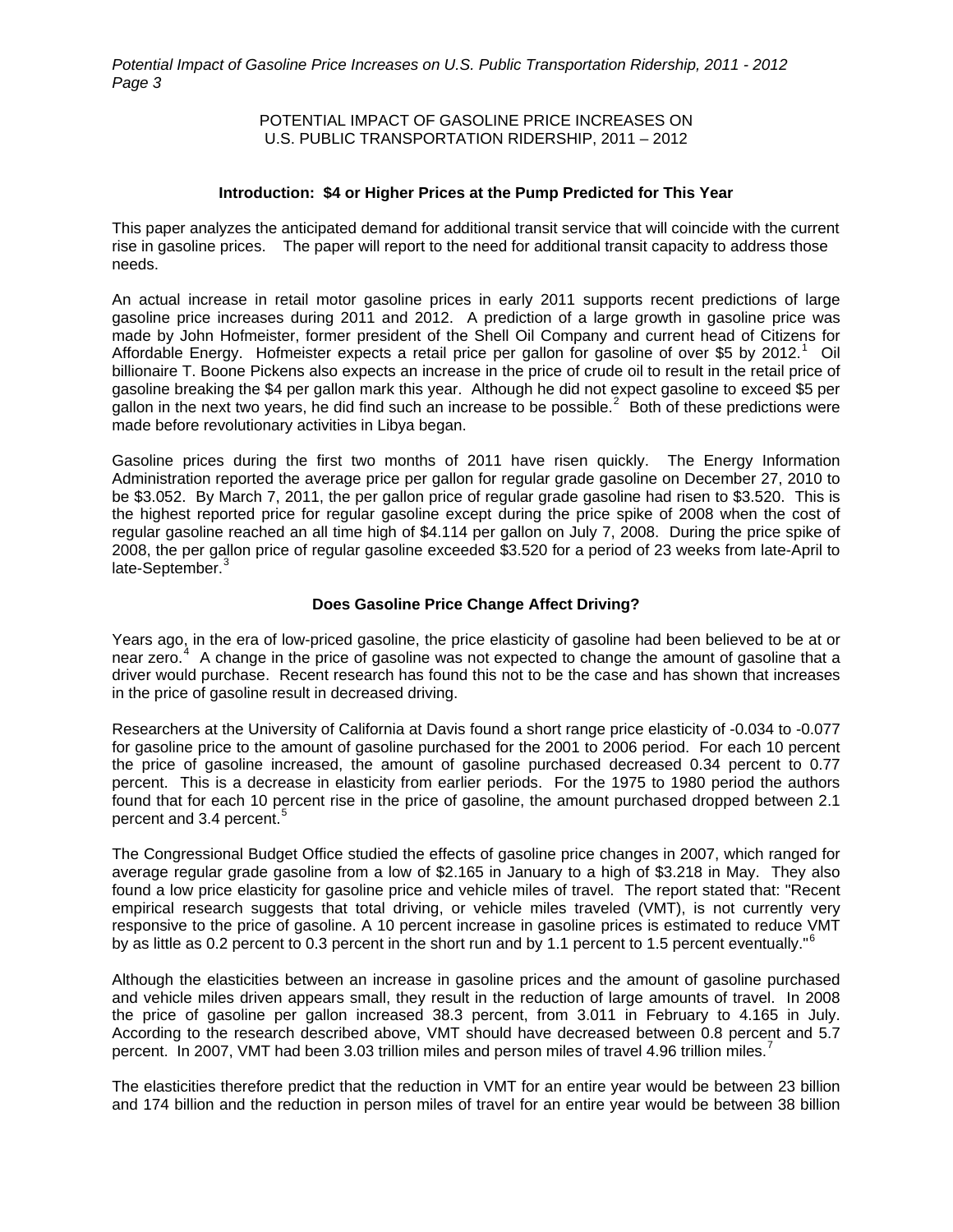and 285 billion. In fact, the actual drop in VMT between 2007 and 2008 was 56 billion or 1.9 percent and the drop in person miles of travel was 91 billion or 1.[8](#page-8-1) percent.<sup>7,8</sup> Although behavior was generally consistent with the models, many observed what seems to be a "tipping point" as gasoline prices approached and exceeded \$4 per gallon. The dynamic relationship was explored further in the Maley and Weinberger research explained below.

#### **Do Gasoline Price Increases Result in Increased Transit Ridership?**

As gas prices cause a shift from automobiles to transit, the percentage growth in transit use will be much greater than the percentage decline in VMT. This is because the base of transit trips is much smaller than the base of automobile trips. In other words, a modest decrease in driving translates into a potential travel demand that could represent a significant increase in demand for transit service.

Only 54 percent of American households have transit service, so transit is not an alternative mode for all miles of reduced roadway travel in response to increased gasoline costs.<sup>[9](#page-8-1)</sup> Nevertheless, research since the fuel price spikes of 2005 through 2008 has consistently shown larger elasticities between gas price increases and transit ridership than between gas price and roadway travel.

APTA-member transit systems have first-hand experience in knowing the relationship between rising gas prices and transit use. In 2008, the price of regular grade gasoline per gallon went from \$3.053 on December 31, 2007 to a peak of \$4.114 on July 7, 2008 and then plummeted to \$1.613 on December 27, 2008; the lowest price recorded since the 2008 peak.<sup>[10](#page-8-1)</sup> The price increase from December 31, 2007 to July 7, 2008 was \$1.061 or 35 percent. The drop in price in the second half of the year was \$2.501 per gallon for regular grade gasoline or 61 percent.

Transit ridership responded to the fluctuations. In the first quarter of 2008, transit ridership increased 3.42 percent compared to the prior year. As motor gasoline prices increased during the second quarter of 2008, transit ridership rose 5.19 percent compared to the prior year. As gasoline prices started to fall in the third quarter, the lag between price change and transit ridership change was apparent as transit ridership increased 6.52 percent, its greatest quarterly increase during the year. Increases were present among all modes of public transportation and in regions of all sizes.<sup>[11](#page-8-1)</sup>

In July of 2008 APTA surveyed its transit agency members to gather data to help understand the changes in ridership. Overall, 86 percent of survey respondents reported that they had experienced ridership increases over the prior year. Among agencies experiencing increases, 62 percent had experienced increased ridership during both the peak and off-peak periods, 20 percent had experienced most of the increase during the peak period, and 18 percent had experienced most of the increase during off-peak periods.<sup>1</sup>

Among agencies that experienced ridership growth, 42 percent of agencies increased the frequency of service on existing routes, 29 percent expanded service into new areas, and 15 percent reallocated service to higher ridership routes.

The correlation between gasoline prices and the use of transit has been further affirmed by independent studies. Currie and Phung calculated elasticities using U.S. transit ridership data and fuel price data from January 1998 through October 2005.[13](#page-8-1) They found an aggregate elasticity of 0.12 for all transit modes; ridership increased 1.2% for every 10% increase in gas prices. Light rail had higher than average elasticities of 0.27 to 0.38, the bus elasticity was low at 0.04, and the heavy rail elasticity was 0.17. The authors found their results to be consistent with most international evidence.

Haire and Machemehl compared ridership change and fuel prices for transit systems in five cities from January 1999 through June 2006.<sup>[14](#page-8-1)</sup> Comparisons with statistical significant correlation coefficients showed an elasticity of transit ridership to fuel price change to be 0.2439 for motorbus, 0.0665 for light rail, 0.2653 for heavy rail, 0.2726 for commuter rail, and 0.2379 for all transit modes combined.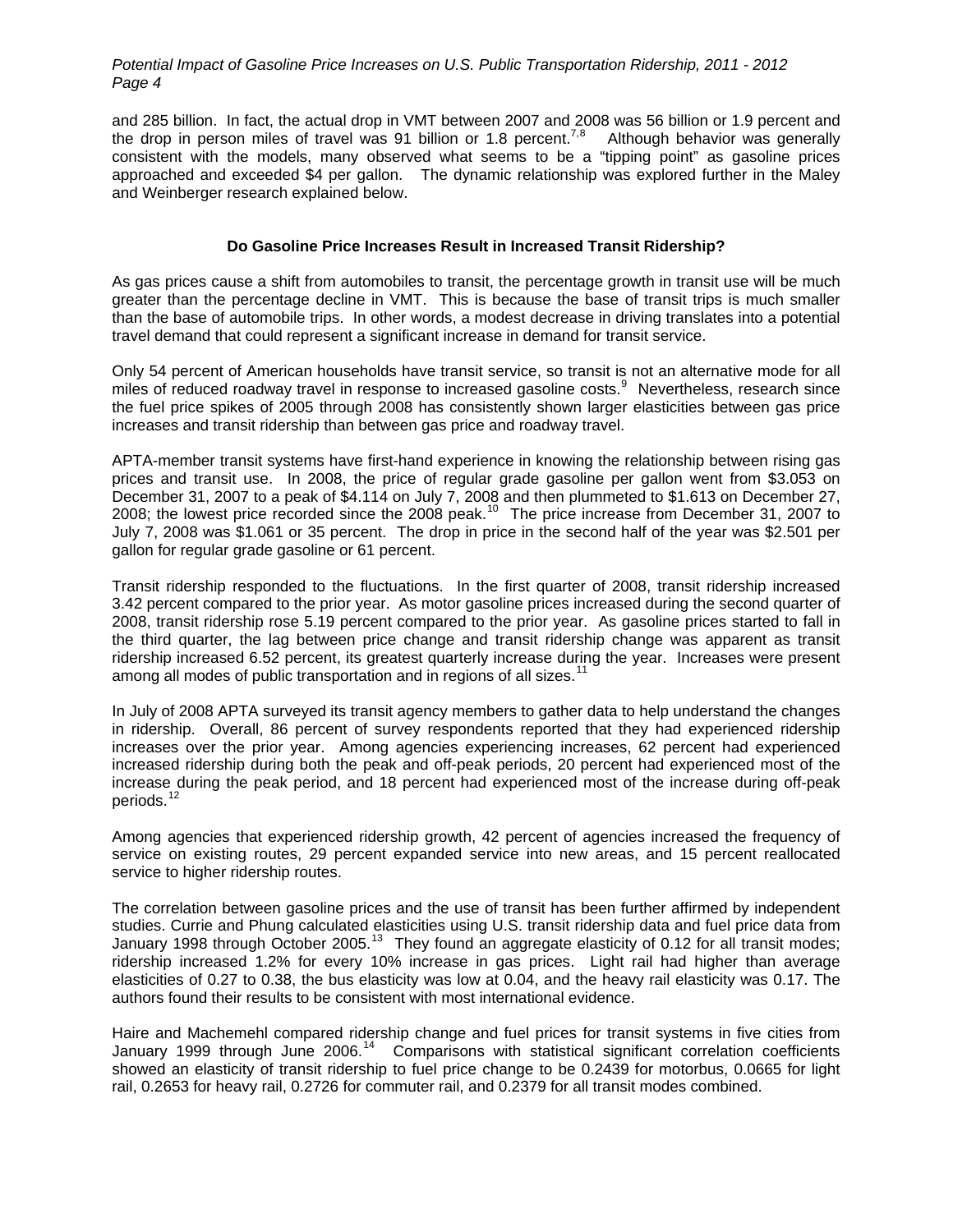Jeremy Mattson studied the effect of gas prices on ridership in small urban and rural areas. Using a lag model to get cumulative elasticity he found results ranging from 0.081 to 0.164. Using panel data for 11 agencies from 1997 to 2006, he obtained an aggregate value of 0.12. He found that the elasticity varied somewhat by city size: "The longer-run elasticities are 0.12, 0.13, 0.16, and 0.08 for the large, medium-large, medium-small, and small cities, respectively."<sup>[15](#page-9-0)</sup>

Maley and Weinberger examined the relationship of gasoline prices to transit ridership in the Philadelphia area.<sup>[16](#page-9-0)</sup> The data are from Southeastern Pennsylvania Transportation Authority (SEPTA) services with analyses made of Regional Rail Services, which are commuter railroad, and City Transit Division Services, which include bus, heavy rail, and light rail operations. The period covered was January 2001 through June 2008.

They found the relationship between ridership and gasoline prices to be non-linear. From this they projected elasticities for higher than actually recorded gasoline per gallon prices. Their results show an increasing elasticity as gasoline prices increased. For Regional Rail the elasticity in a per gallon gas price range of \$3 to \$4 was 0.27, from \$4 to \$5 was 0.33, and from \$5 to \$6 was 0.38. For City Transit the elasticity in a per gallon gas price range of \$3 to \$4 was 0.15, from \$4 to \$5 was 0.19, and from \$5 to \$6 was 0.23. As shown on Table 1, the gas price elasticities within the \$4 to \$5 per gallon gas price range are 22 percent or 15 percent more than they are for the \$3 to \$4 range. If per gallon gasoline prices were to reach the \$5 to \$6 range, the elasticities would increase an additional 27 percent or 21 percent.

| System                    | Measurement                  | Projected per Gallon Gas Price Range |                   |                   |  |
|---------------------------|------------------------------|--------------------------------------|-------------------|-------------------|--|
|                           |                              | from $$3$ to $$4$                    | from $$4$ to $$5$ | from $$5$ to $$6$ |  |
| SEPTA Regional Rail       | Transit Ridership Elasticity | 0.27                                 | 0.33              | 0.38              |  |
|                           | Increase from Lower Range    | ---                                  | 22%               | 27%               |  |
| <b>SEPTA City Transit</b> | Transit Ridership Elasticity | 0.15                                 | 0.19              | 0.23              |  |
|                           | Increase from Lower Range    | ---                                  | 15%               | 21%               |  |

Table 1: Maley and Weinberger: Projected Transit Ridership Elasticities for Increasing Gas Prices

.

Yanmaz-Tuzel and Ozbay studied ridership on New Jersey Transit from 1998 through 2008 looking at gas price increases in 2005 and 2008. Their results show a several month lag in the response of travelers to gasoline price increases. They find a short-term elasticity of gasoline prices to ridership of 0.12 to 0.22 and a medium-term elasticity of 0.028 to 0.176. The modes included are not specified indicating the data are system totals. $<sup>1</sup>$ </sup>

Stover and Bae use regression methods to compare gasoline prices and transit ridership for 11 counties in the state of Washington from 2004 through 2008. Data from all agencies in a panel model resulted in an elasticity of  $0.17$ .<sup>[18](#page-9-0)</sup>

Litman surveyed available literature on transit price elasticities and cross-elasticities in 2011.<sup>[19](#page-9-0)</sup> Based on his research he recommended generic values. For the short-term elasticity between transit ridership and auto operating costs he recommends 0.05 to 0.15 and for the long-term elasticity he recommends 0.2 to 0.4.

The elasticities reported in these studies are listed and reported on Table 2 with an average value calculated from them. They can be used to estimate the amount ridership could increase at specific gas price levels.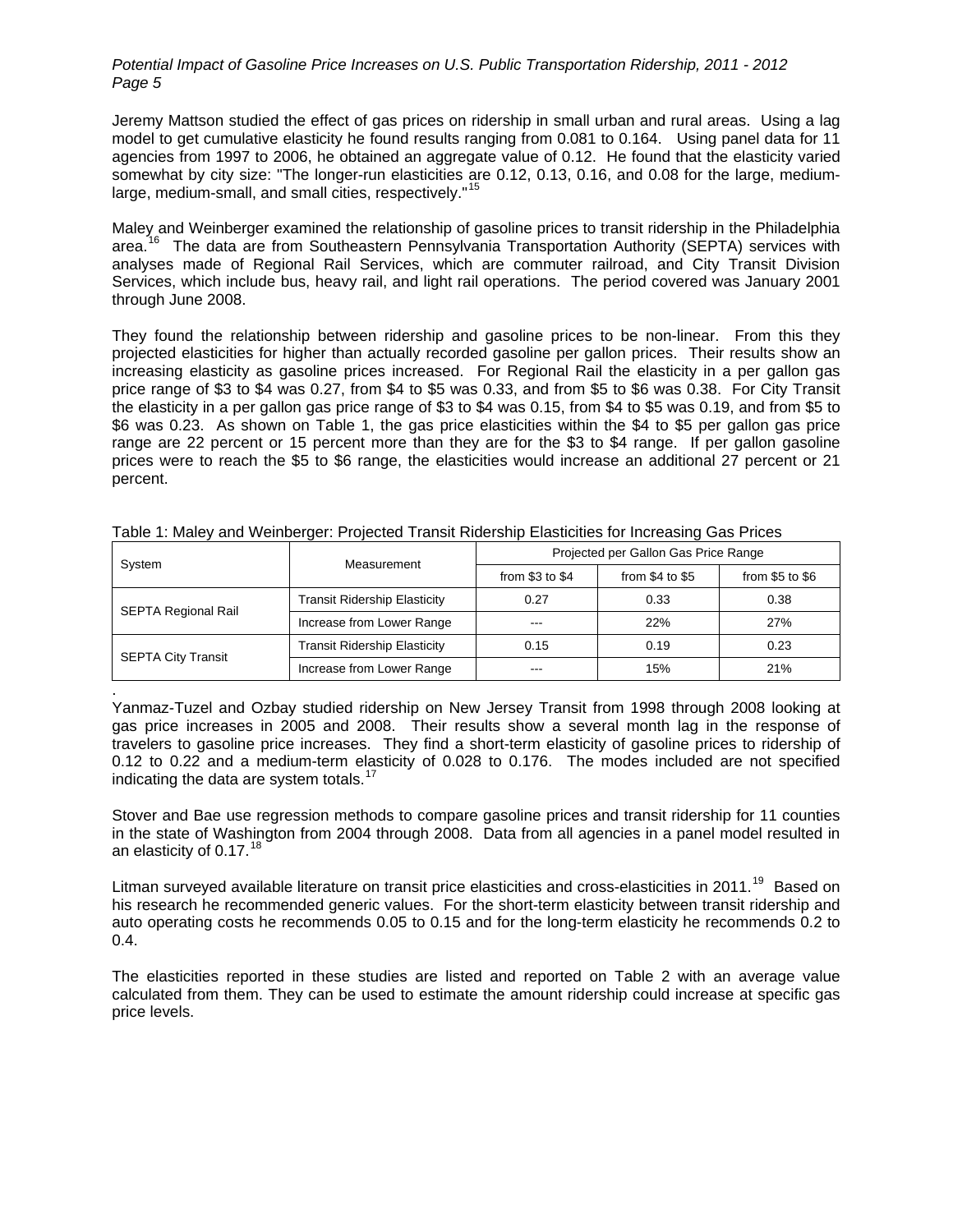|                              | Elasticity    |            |              |            |                  |
|------------------------------|---------------|------------|--------------|------------|------------------|
| Study                        | Commuter Rail | Heavy Rail | Light Rail   | <b>Bus</b> | All Modes        |
| Currie and Phung, 2007       | $- - -$       | 0.17       | 0.27 to 0.38 | 0.04       | 0.12             |
| Haire and Machemehl, 2007    | 0.2726        | 0.2653     | 0.0665       | 0.2439     | 0.2379           |
| Mattson, 2008                | ---           | $-- -$     | $-- -$       | 0.12       |                  |
| Maley and Weinberger, 2009   | 0.27          | 0.15       | 0.15         | 0.15       |                  |
| Yanmaz-Tuzel and Ozbay, 2010 | ---           | $-- -$     | $- - -$      | $--$       | 0.12 to 0.22     |
| Stover and Bae, 2011         | ---           | ---        | $- - -$      | $--$       | 0.17             |
| Litman, 2011                 | ---           | $-- -$     | $- - -$      | $- - -$    | $0.05$ to $0.40$ |
| Average Value                | 0.271         | 0.195      | 0.181        | 0.138      | 0.185            |

## Table 2: Summary of Transit Ridership to Gas Price Elasticities in Recent Research

Note that each of these studies is based on the actual ridership change during periods of price change in the past decade. The results are based on elasticities that are constrained, i.e. the amount that ridership could grow in response to actual gasoline price changes was constrained by the amount of transit service available and the excess capacity of that service. Since a large portion of growth in demand was for trips during the peak hour when transit vehicles are most crowded, that excess capacity was not large. Similarly, there was demand for service in areas where there currently no public transportation services are available. Data shows that 46% of Americans do not have the option of public transportation available to them.<sup>[20](#page-9-0)</sup>

Thus, these studies, measure actual experience and fall considerably short of measuring potential demand during times of rising gas prices. There are no available studies that have modeled how to account for unmet demand for transit service. During past gasoline price spikes, capacity constraints at many transit systems resulted in many persons being left at bus stops or on rail station platforms because demand exceeded the capacity of transit vehicles during peak travel periods.

# **A New Model for Predicting Transit Ridership Increases**

So how can we apply the experience of 2008, combined with research over the past decade, to create a model for projecting future increases?

The baseline for our calculation is the annual transit ridership for 2010 reported in APTA's Public Transportation Ridership Report.<sup>[21](#page-9-0)</sup> The annual ridership for 2010 is increased by three scenarios of low, average, and high growth calculated from elasticities reported for all transit service in the studies shown on Table 2. The low scenario elasticity based on those studies is 0.14, the average scenario elasticity is 0.185, and the high scenario elasticity is 0.23. To calculate the ridership growth at a given increase above the gasoline average price for the last report by the Energy Information Administration in 2010, \$3.052 on December 27. The estimates for \$3.50 and \$4.00 are estimated by multiplying the elasticity value by the percentage price change and the "Baseline" ridership. At each price level the "Additional" ridership is the ridership above the "Baseline" level.

For example, the increase in the cost per gallon from \$3.052 to \$3.50 is \$0.448, which is a 14.7 percent increase. The average elasticity for all modes reported on Table 3 is 0.185. Eighteen and one-half percent of the 14.7 percent gasoline price increase is 2.72 percent. The 2010 all transit modes ridership is multiplied by 2.72 percent to obtain an additional ridership in the average scenario of 280 million unlinked trips. Those 280 million unlinked trips are added to the base number of 10,180 million trips to obtain a projected ridership level of 10,460 million unlinked trips at a \$3.50 per gallon gasoline price. Based of the research of Maley and Weinberger, the elasticity above \$4 and above \$5 are increased by the proportions they determined as reported on Table 1. These increased elasticities are based on "shock" levels, round dollar amounts that appear to be plateaus that "shock" consumers into changing travel behavior.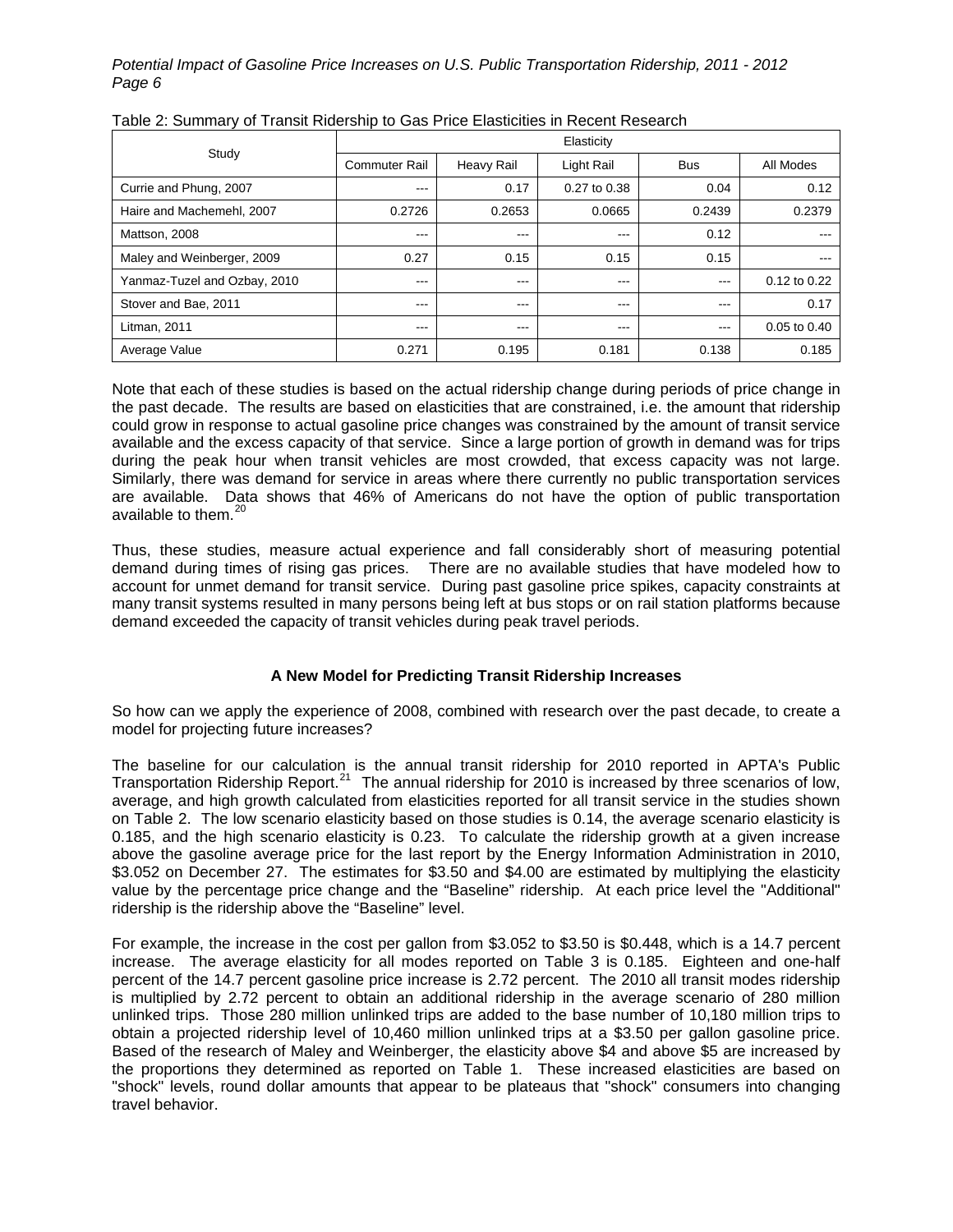|                                                         | <b>Trip Measurement</b>   | rapic of Fotomial increase in Transit Nacrollip as Oasoline Frices Nise Dascu on Fabilished Elasticities<br>Calculated Number of Annual Unlinked Trips, Millions |         |        |  |
|---------------------------------------------------------|---------------------------|------------------------------------------------------------------------------------------------------------------------------------------------------------------|---------|--------|--|
| Price of Gasoline per Gallon                            |                           | Low                                                                                                                                                              | Average | High   |  |
| Baseline \$3.052 on Dec. 27, 2010                       | 2010 Total Annual Trips   | 10,180                                                                                                                                                           | 10,180  | 10,180 |  |
| \$3.50 per gallon gasoline price (a<br>14.7% increase)  | <b>Additional Trips</b>   | 210                                                                                                                                                              | 280     | 340    |  |
|                                                         | <b>Total Annual Trips</b> | 10,390                                                                                                                                                           | 10,460  | 10,520 |  |
| \$4.00 per gallon gasoline price (a<br>31.1% increase)  | <b>Additional Trips</b>   | 510                                                                                                                                                              | 670     | 840    |  |
|                                                         | Total Annual Trips        | 10,690                                                                                                                                                           | 10,850  | 11,020 |  |
| \$4.50 per gallon gasoline price (a<br>47.4% increase)  | <b>Additional Trips</b>   | 780                                                                                                                                                              | 1,030   | 1,280  |  |
|                                                         | <b>Total Annual Trips</b> | 10,960                                                                                                                                                           | 11,210  | 11,460 |  |
| \$5.00 per gallon gasoline price (a<br>63.3% increase)  | <b>Additional Trips</b>   | 1,100                                                                                                                                                            | 1,460   | 1,810  |  |
|                                                         | Total Annual Trips        | 11,280                                                                                                                                                           | 11,640  | 11,990 |  |
| \$5.50 per gallon gasoline price (an<br>80.2% increase) | <b>Additional Trips</b>   | 1,380                                                                                                                                                            | 1,830   | 2,280  |  |
|                                                         | <b>Total Annual Trips</b> | 11,560                                                                                                                                                           | 12,010  | 12,460 |  |
| \$6.00 per gallon gasoline price (a<br>96.6% increase)  | <b>Additional Trips</b>   | 1,670                                                                                                                                                            | 2,200   | 2,740  |  |
|                                                         | Total Annual Trips        | 11,850                                                                                                                                                           | 12,380  | 12,920 |  |

|  | Table 3: Potential Increase in Transit Ridership as Gasoline Prices Rise Based on Published Elasticities |
|--|----------------------------------------------------------------------------------------------------------|
|--|----------------------------------------------------------------------------------------------------------|

The columns on Table 3 are scenarios calculated from the low, average, and high elasticities reported in the studies on Table 2. Figure 1 illustrates that an increase in transit ridership is related to an increase in the price of gasoline. As the per gallon price of gasoline increases, transit ridership is expected to increase within the depicted range based on the experience reported in studies of recent gasoline price increases.



\* Average price of regular grade gasoline as of December 27, 2010.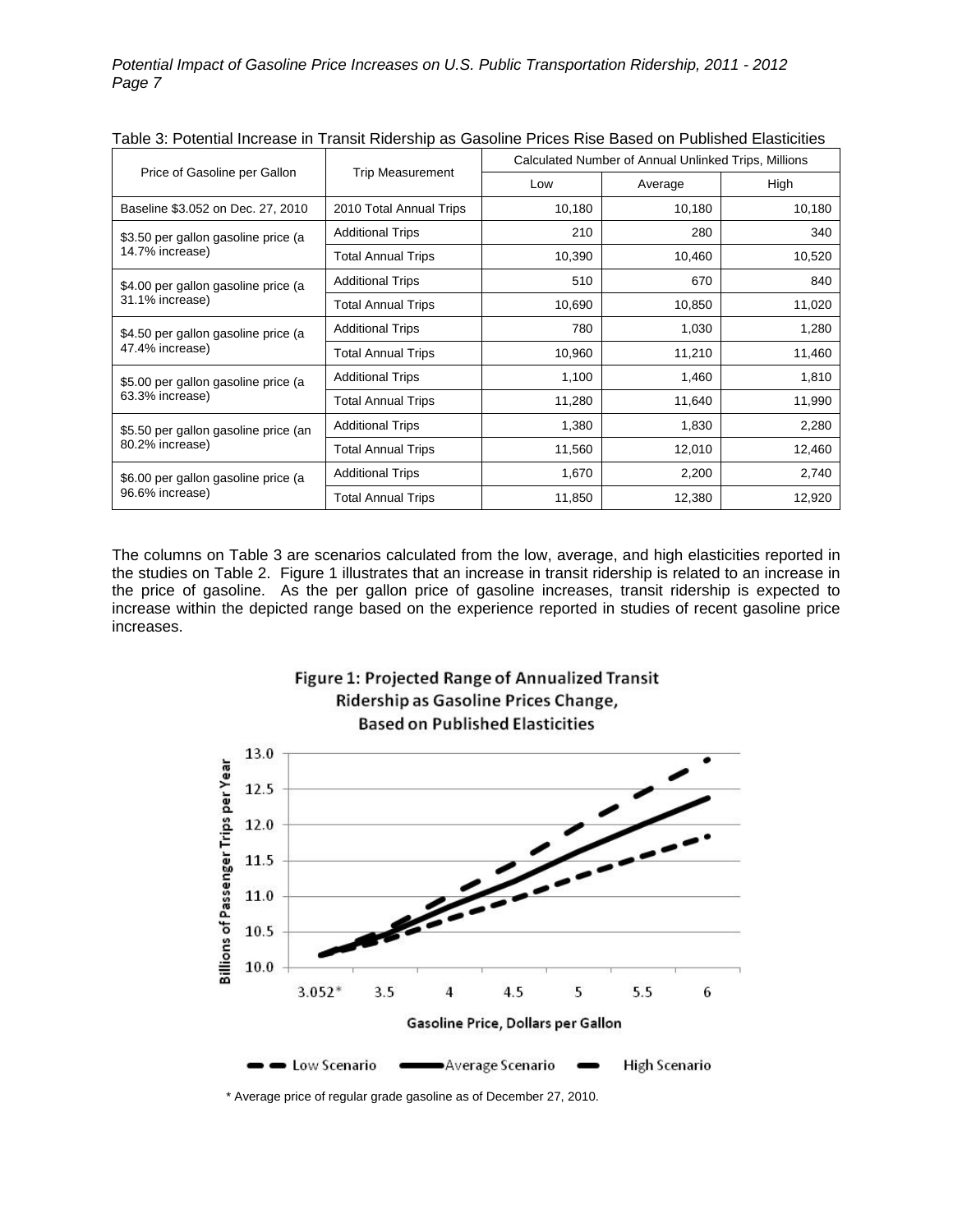If gasoline prices reach \$4 per gallon, transit ridership is predicted by this model to increase in the average scenario by 680 million annual unlinked trips – over 2 million riders each weekday; if gasoline prices reach \$5 per gallon transit, ridership is predicted by this model to increase by 1.46 billion annual unlinked trips – over 4 million riders each weekday, and if gasoline prices reach \$6 per gallon, transit ridership would increase by 2.20 billion annual unlinked passenger trips – over 6 million each weekday. In the high scenario, a \$6 dollar per gallon gasoline price is expected to result in 2.74 billion more transit trips for an annual total of 12.92 billion trips.

As significant as these numbers are, the limitations of the model lead to numbers that are quite a bit under the expected demand for additional service. Factoring in the additional riders that would ride transit should adequate service be in place to meet demand will need to be the product of future research.

#### **Preparing for the Impending Increase in Travel Demand**

Meeting the additional demands for public transportation service in the short term, as well as continuing demands long-term which will inevitably accompany the uncertainty of gasoline prices, will require an availability of public transportation choices, and an investment in new capacity. A comprehensive 2008 Cambridge Systematics report titled "State and National Public Transportation Needs Analysis" concluded that \$59.2 billion annually is needed to address future public transportation capital needs.<sup>[22](#page-9-0)</sup> And certain segments of the population will have special needs, as is documented in the report titled "Funding the Public Transportation Needs of an Aging Population" which: a) identifies the range of actions that will be needed to expand mobility options for older people, including accessible public transportation services; b) quantifies the demand for these public transportation services; and c) estimates the funding that will be needed to provide them.<sup>[23](#page-9-0)</sup>

We must also be prepared to address immediate capacity issues. In 2008, 85 percent of transit agencies reported experiencing capacity constraints on parts of their systems. Of those agencies experiencing capacity constraints, 63 percent experienced capacity constraints during peak periods, 49 percent experienced capacity constraints on short segments of high ridership routes, 13 percent experienced capacity constraints on numerous routes, and 8 percent experienced capacity constraints during off-peak hours.<sup>2</sup>

Over one-half of systems operated service crowded beyond their local service standards. This was despite 48 percent of agencies adding service. Thirty-nine percent reported that overcrowded conditions were such that they were turning away passengers.

Congress is set to consider this year a long-term surface transportation authorization bill. The bill needs to recognize the trend that immediate and long-term transportation options are critical, and to provide necessary investments to add immediate capacity and to prepare for an energy-sensitive future.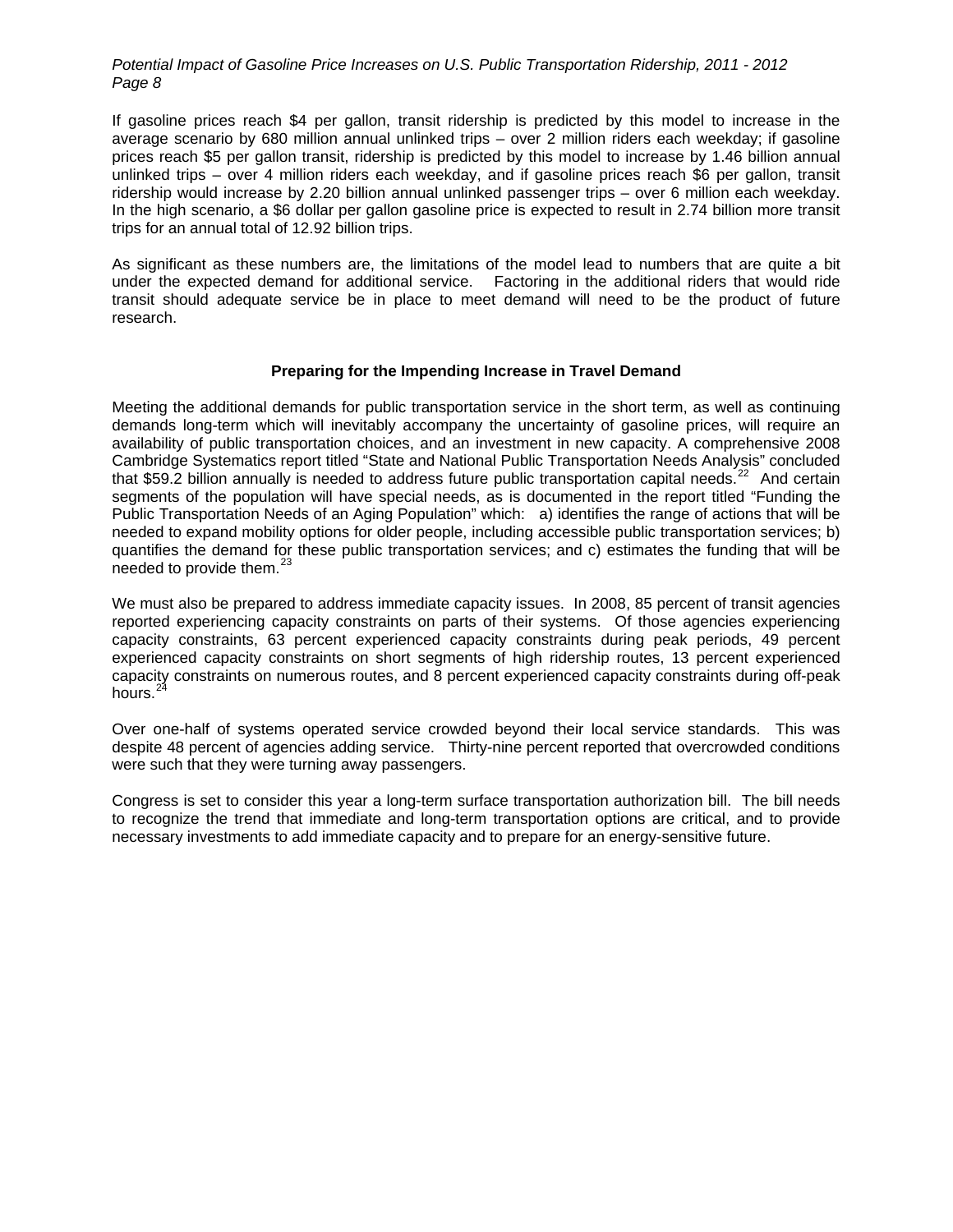#### **Endnotes**

<span id="page-8-1"></span><span id="page-8-0"></span>\_\_\_\_\_\_\_\_\_\_\_\_\_\_\_\_\_\_\_\_\_\_\_\_\_\_\_\_\_\_\_\_\_\_\_<br><sup>1</sup> Segall, Laurie. "Ex-Shell President Sees \$5 Gas in 2012." CNNMoney.com, December 27, 2010. at [http://money.cnn.com/2010/12/27/markets/oil\\_commodities/index.htm](http://money.cnn.com/2010/12/27/markets/oil_commodities/index.htm)

 $^{2}$  Harder, Amy. "Pickens Says Oil Could Reach \$120 per Barrel." Washington, National Journal, January 5, 2011. at<http://nationaljournal.com/energy/pickens-says-oil-could-reach-120-per-barrel-20110105>

<sup>3</sup> "Weekly Retail Gasoline and Diesel Prices." Washington: U.S. Department of Energy, Energy Information Administration, accessed March 5, 2011. at http://www.eia.gov/dnav/pet/pet\_pri\_gnd\_a\_epmr\_pte\_dpgal\_w.htm

 $4$  Elasticity is the measurement in the relative change between two variables. A positive elasticity results when two variables both increase or both decrease as they change. A negative elasticity results when one variable increases and the other decreases. A relationship is said to be inelastic when one variable changes and the other has little or no change

<sup>5</sup> Hughes, Jonathan E., Christopher R. Knittel, and Daniel Sperling. "Evidence of a Shift in the Short-Run Price Elasticity of Gasoline Demand." Davis, CA: UCDavis Department of Economics Working Papers, September 5, 2006. at [http://www.econ.ucdavis.edu/working\\_paper\\_info.cfm?pid=377](http://www.econ.ucdavis.edu/working_paper_info.cfm?pid=377)

<sup>6</sup> *Effects of Gasoline Prices on Driving Behavior and Vehicle Markets.* Washington: Congressional Budget Office, January 2008. at <http://www.cbo.gov/ftpdocs/88xx/doc8893/01-14-GasolinePrices.pdf>

<sup>7</sup> "Annual Vehicle Distance Traveled in Miles and Related Data By Highway Category and Vehicle Type, Table VM-1." *Highway Statistics.* Washington: Federal Highway Administration, annual. at <http://www.fhwa.dot.gov/policy/ohpi/hss/hsspubs.cfm>

<sup>8</sup> "Traffic Volume Trends." Washington: Federal Highway Administration, monthly. at <http://www.fhwa.dot.gov/ohim/tvtw/tvtpage.cfm>

<sup>9</sup> "Table 2-8 Neighborhood." American Housing Survey National Tables: 2009. Washington: U.S. Census Bureau, biennial. at <http://www.census.gov/hhes/www/housing/ahs/ahs09/ahs09.html>

 $10$  "Weekly Retail Gasoline and Diesel Prices." Washington: U.S. Department of Energy, Energy Information Administration, accessed March 5, 2011. at [http://www.eia.gov/dnav/pet/pet\\_pri\\_gnd\\_a\\_epmr\\_pte\\_dpgal\\_w.htm](http://www.eia.gov/dnav/pet/pet_pri_gnd_a_epmr_pte_dpgal_w.htm)

<sup>11</sup> "Public Transportation Ridership Report." Washington: American Public Transportation Association, quarterly. at <http://www.apta.com/RESOURCES/STATISTICS/Pages/ridershipreport.aspx>

<sup>12</sup> "Rising Fuel Costs: Impacts on Transit Ridership and Agency Operations, Survey Results." Washington: American Public Transportation Association, September 2008. at http://www.apta.com/resources/reportsandpublications/Documents/fuel\_survey\_0809.pdf

<sup>13</sup> Currie, Graham and Justin Phung. "Transit Ridership, Auto Gas Prices, and World Events: New Drivers of Change?" *Transportation Research Record No. 1992*. p. 3-10. Washington: Transportation Research Board, 2007. at

<http://trb.metapress.com/content/g26h66l2564gt8u3/?p=c950e3dabdfd4b48bfde9f3cf58bff92&pi=0>

<sup>14</sup> Haire, Ashley R. and Randy B. Machemehl. "Impact of Rising Fuel Prices on U.S. Transit Ridership." *Transportation Research Record No. 1992*. p. 11-19. Washington: Transportation Research Board, 2007. at<http://trb.metapress.com/content/q4146786q437025n/?p=c950e3dabdfd4b48bfde9f3cf58bff92&pi=1>